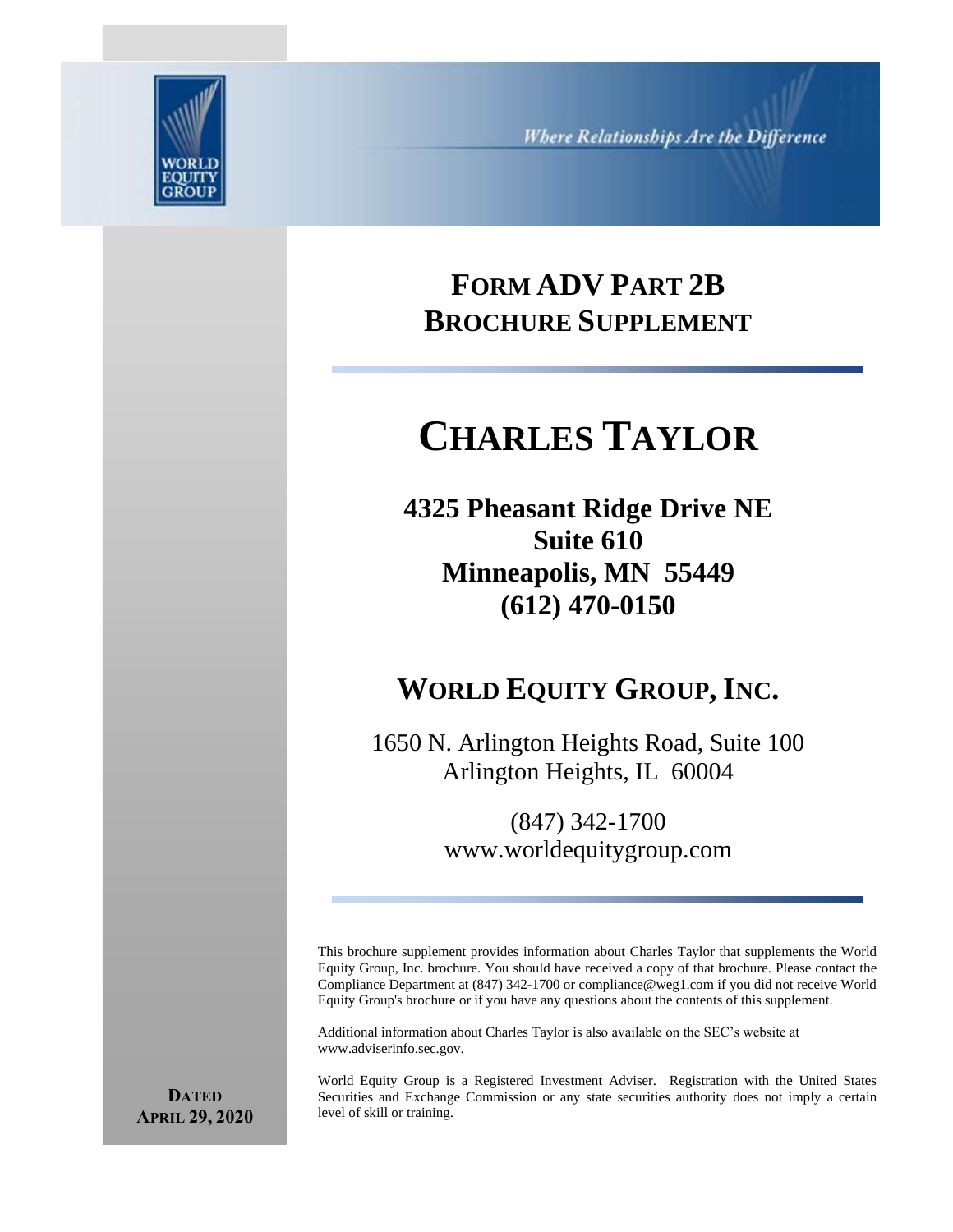

# **TABLE OF CONTENTS**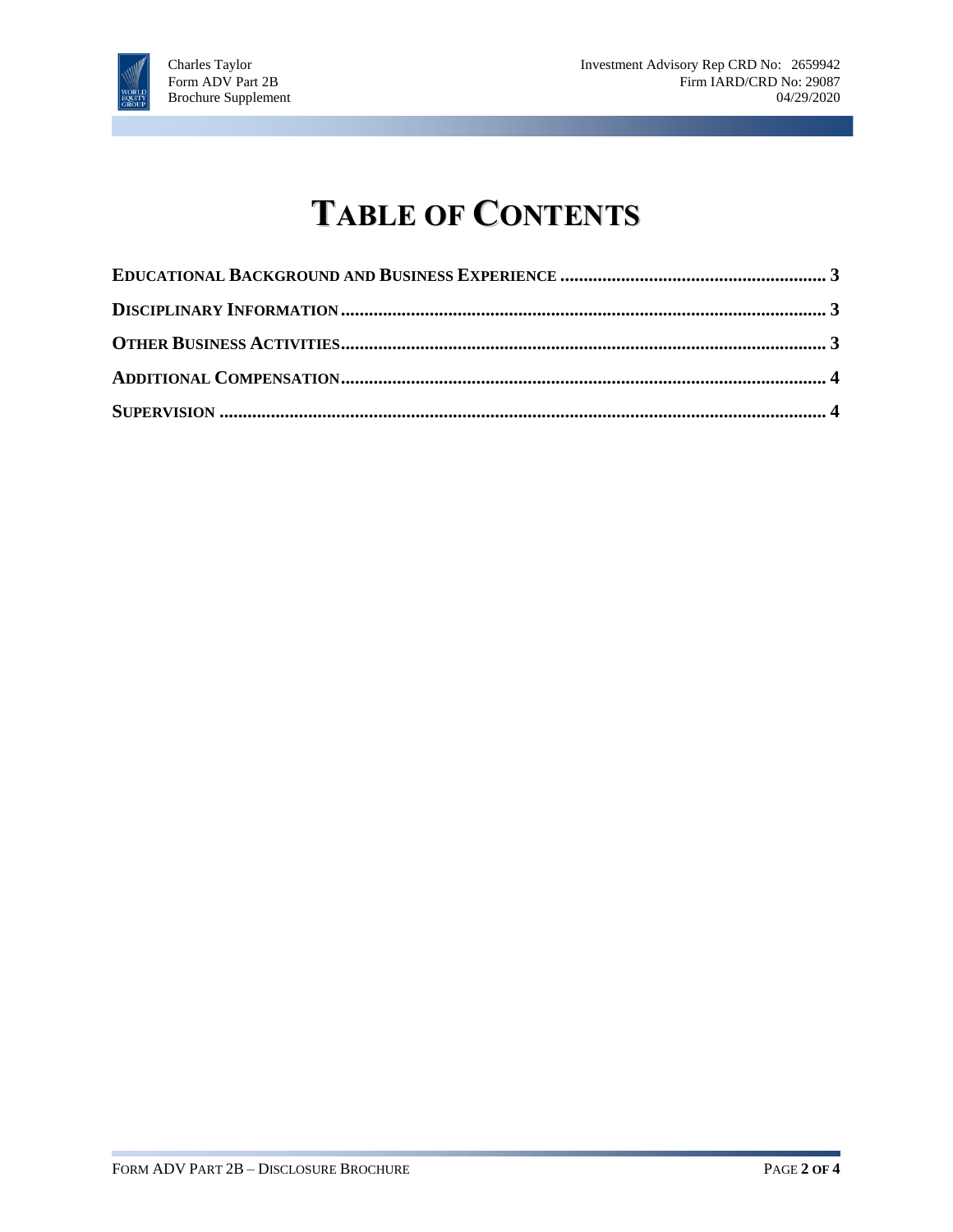

### **EDUCATIONAL BACKGROUND AND BUSINESS EXPERIENCE**

#### **CHARLES TAYLOR**

#### **Year of Birth:** 1960

#### **Formal Education after High School**

• AAS Business Marketing & Management, Anoka Ramsey Community College

#### **Business Background for the Previous Five Years:**

- 3/13-present, World Equity Group Registered Representative & Investment Advisor Representative
- 7/09-2/13, Intervest International, Inc. Registered Representative & Investment Advisor Representative
- 11/07-5/09, UBS Financial Services, Inc. Registered Representative

#### **Certifications:**

#### • **Chartered Mutual Fund Counselor (CMFC)**

This designation is issued by the College for Financial Planning. Candidates must complete a self study course and pass a final designation exam. Once earned, 16 hours of continuing education are required every two years.

#### • **Chartered Retirement Plans Specialist (CRPS)**

This designation is issued by the College for Financial Planning. Individuals who hold the CRPS designation have completed a course of study encompassing design, installation, maintenance and administration of retirement plans. Additionally, individuals must pass an end-of-course examination that tests their ability to synthesize complex concepts and apply theoretical concepts to real-life situations. Designees renew their designation every two years by completing 16 hours of continuing education**.**

#### • **Accredited Wealth Management Advisor (AWMA)**

This designation is issued by the College for Financial Planning. Candidates study a range of topics including asset allocation, tax reduction alternatives, retirement, risk and return, estate planning, and insurance products. Designees must renew their designation every two years by completing 16 hours of continuing education.

#### • **Accredited Investment Fiduciary (AIF)**

This designation is issued by the Center for Fiduciary Studies. Candidates must meet a point based threshold on a combination of education, relevant industry experience and/or professional development. This designation requires 6 continuing education credit hours per year.